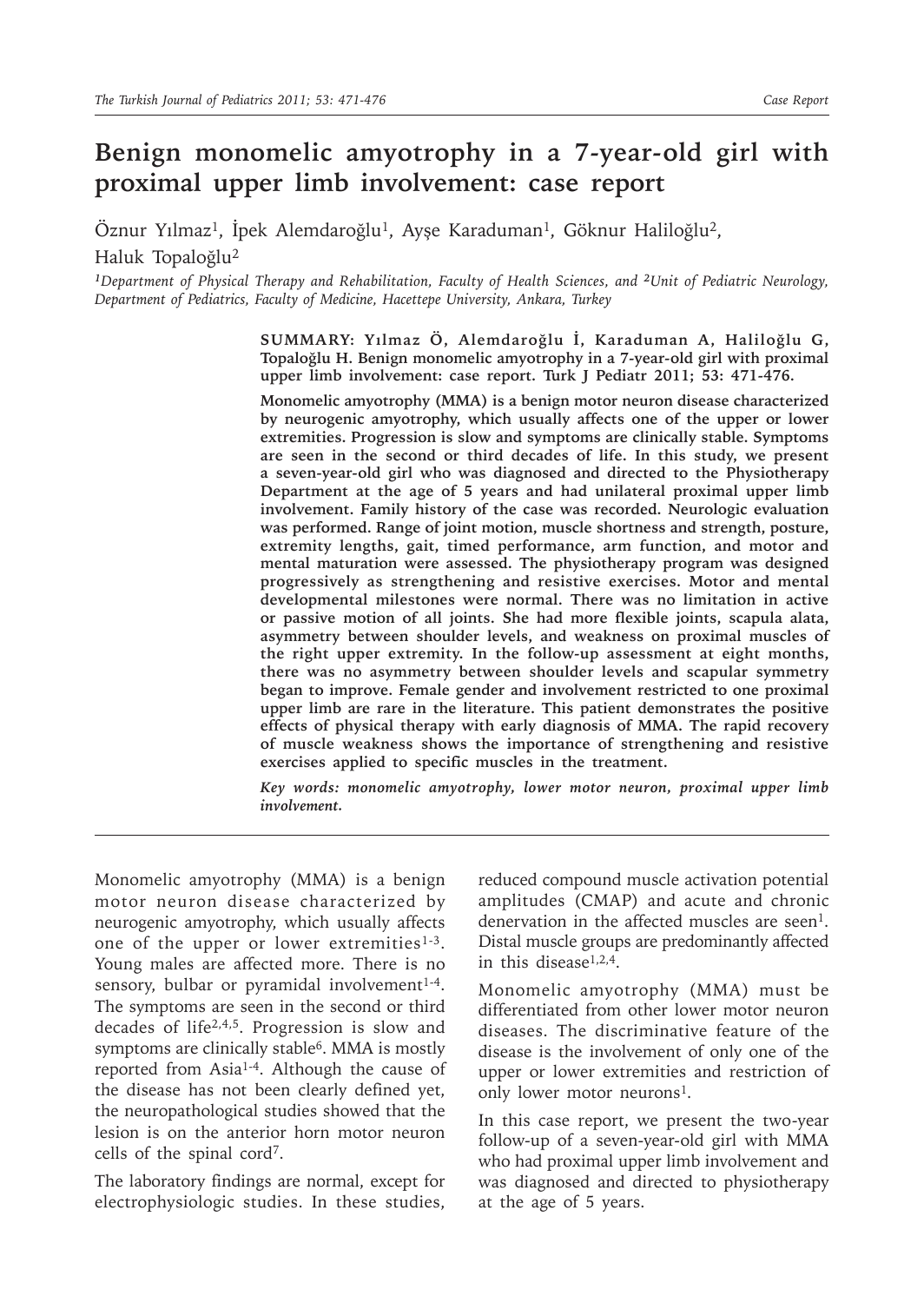# **Case Report**

The presented case was born at term after an uneventful pregnancy. There was no consanguinity. Early motor and mental developmental milestones were normal. There was a family history of shoulder problems; however, there was no marked history of a neuromuscular disease.

At the age of 5 years, the patient started to complain of shoulder pain just after physical education classes and dancing in preschool. The family noticed asymmetry in the shoulder girdle. Her functional and motor development was appropriate for her age; however, during the physical examination, she had a mild scapular winging on the right side. Other than the mentioned muscle groups involved in Table II, she had no facial or proximal muscle involvement in the lower extremities.

Except for muscle strength, the neurological examination was normal, with normal deep tendon reflexes and absence of pyramidal tract involvement. Electromyography on referral was reported to be normal. She was directed to physiotherapy with the diagnosis of MMA and was evaluated in the Physiotherapy Department at four-month intervals over the following two years.

# **Physiotherapy Assessments**

*Range of motion:* There was no limitation in active or passive motion of all joints. Moreover, she had more flexible joints (Fig. 1).



**Figure 1.** Hyperelasticity of elbow joints.

*Shortness test:* There was no shortness in six muscle groups of the upper and lower extremities (hip flexors, hamstrings, tensor fasciae latae, gastrocsoleus, pectoralis major or minor, lumbar extensor muscles). No muscle shortness developed during the two-year follow-up.

*Posture analysis:* There was no additional feature, except scapula alata and asymmetry between shoulder levels (Figs. 2, 4). In the follow-up assessment at eight months, there was no asymmetry between shoulder levels and scapular symmetry had begun to improve. In the assessment in May 2009, the appearance of shoulder levels was symmetrical (Figs. 3, 5).

*Extremity lengths:* It was confirmed that there was no difference between upper extremity lengths.

*Gait analysis:* There was no abnormal feature in gait analysis**.**

| $\frac{1}{2}$                       |                              |                              |                            |  |  |  |  |
|-------------------------------------|------------------------------|------------------------------|----------------------------|--|--|--|--|
| Assessments                         | 1st evaluation<br>April 2007 | 2nd evaluation<br>April 2008 | 3rd evaluation<br>May 2009 |  |  |  |  |
| Joint limitation                    | N <sub>o</sub>               | N <sub>o</sub>               | No                         |  |  |  |  |
| Muscle<br>shortness                 | N <sub>o</sub>               | N <sub>o</sub>               | N <sub>o</sub>             |  |  |  |  |
| Posture analysis                    |                              |                              |                            |  |  |  |  |
| Shoulder asymmetry                  | Yes                          | N <sub>o</sub>               | N <sub>o</sub>             |  |  |  |  |
| Scapular asymmetry                  | Yes                          | Yes                          | N <sub>o</sub>             |  |  |  |  |
| Scapula alata                       | Yes                          | Yes                          | N <sub>o</sub>             |  |  |  |  |
| Timed performance tests (sec)       |                              |                              |                            |  |  |  |  |
| Standing up from prone<br>position  | $1.5 \text{ sec}$            | 2 sec                        | 3 sec                      |  |  |  |  |
| Standing up from supine<br>position | 2 sec                        | $2.5 \text{ sec}$            | $2.5 \text{ sec}$          |  |  |  |  |
| Gait analysis                       | Normal                       | Normal                       | Normal                     |  |  |  |  |

|  |  | Table I. Physical Therapy Assessments |
|--|--|---------------------------------------|
|  |  |                                       |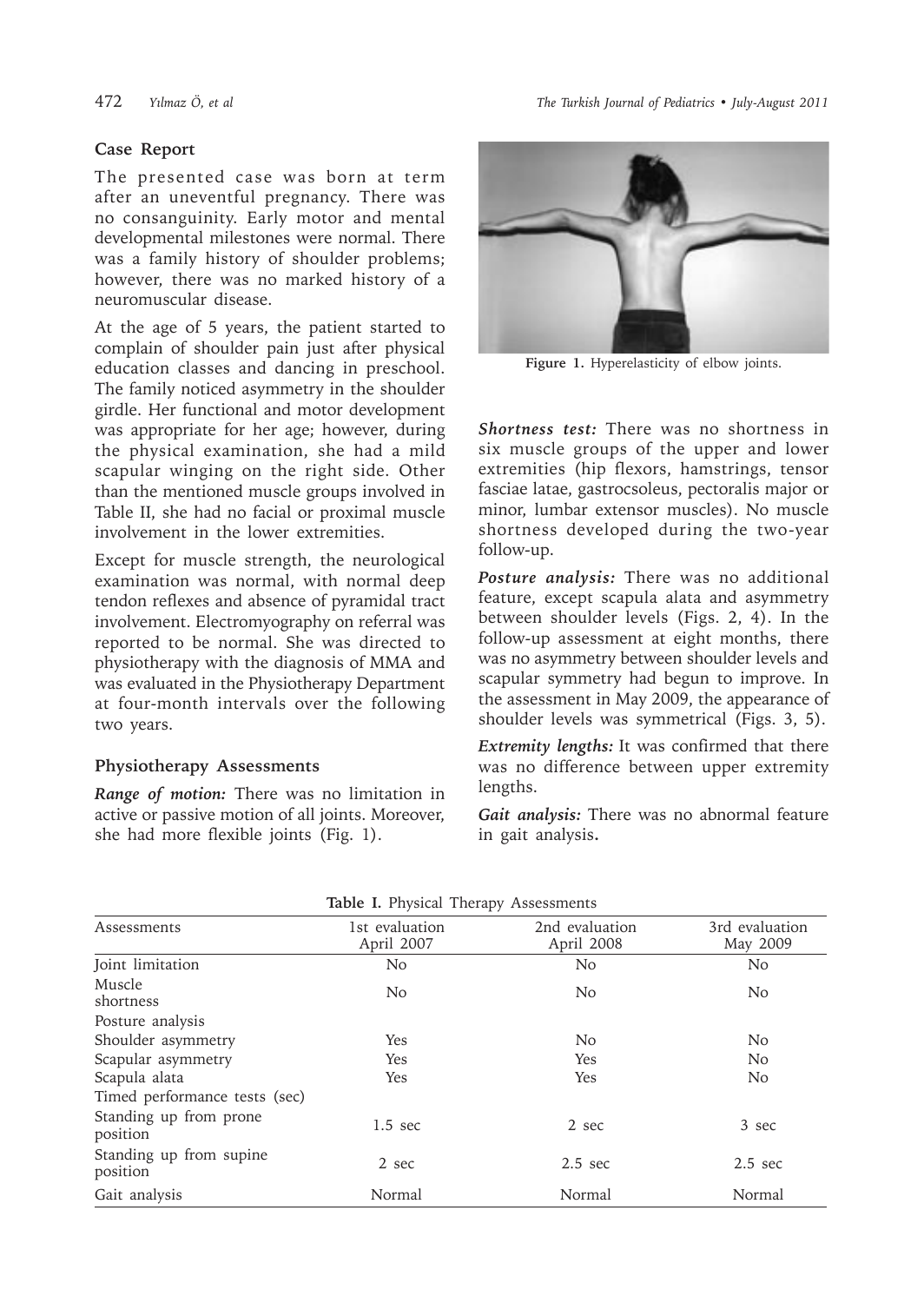

**Figure 2.** Levels of scapula lower angles and shoulders in arms-up position before physiotherapy.

*Timed performance tests:* Standing up from prone and supine position was selected for timed performance tests (Table I).

Arm functional test: The patient was required to make a circle with her arms to assess upper extremity function. At the first assessment, she could not perform this motion symmetrically; however, improvement was noted after eight months. At the end of the first year, symmetrical motion was observed in both extremities.

*Muscle strength:* The muscle strength was assessed in Lowet's manual muscle testing

positions. There was no weakness in the lower extremities or the distal muscles of the upper extremities (pronators, supinators of the elbow, flexors and extensors of the wrist). The muscle strengths of the upper extremities and trunk are given in Table II.

# *Physical Therapy Program*

An exercise program was planned to strengthen the trunk and proximal upper extremity muscles and to increase the active upper extremity range of motion. This active program was instructed to the family by converting to daily activities and games. The family was educated as to how to apply this program effectively by considering the age and motivation of the child. Swimming was advised. After the first assessment, within the first month, the patient started to swim two days per week.

The physiotherapy program was improved parallel to changes in the patient's clinical status. After the April 2008 assessment, the instructed activities were converted to a resisting form by using balls of different sizes and weights. On the other hand, age-related arrangements were performed using different games in therapy.

In the December 2008 assessment, the patient was instructed to use a yellow Thera-band for strengthening upper extremity muscles bilaterally. The family reported that the patient's endurance was improved after one year of therapy; swimming distance was especially increased.

|                                 | 1st assessment<br>April 2007 |      | 2nd assessment<br>April 2008 |   | 3rd assessment<br>May 2009 |   |   |  |  |
|---------------------------------|------------------------------|------|------------------------------|---|----------------------------|---|---|--|--|
| Muscles                         |                              |      |                              |   |                            |   |   |  |  |
|                                 | R                            |      |                              | R |                            |   | R |  |  |
| M. rectus abdominis             |                              | $3+$ |                              |   |                            |   |   |  |  |
| Back extensors                  |                              | 4    |                              |   |                            |   |   |  |  |
| M. serratus anterior            |                              |      |                              | 5 |                            |   |   |  |  |
| Upper part of M. trapezius      |                              |      |                              |   |                            |   |   |  |  |
| Middle part of M. trapezius     |                              |      | $3+$                         | 5 |                            | 5 |   |  |  |
| Lower part of M. trapezius      |                              |      |                              |   |                            |   |   |  |  |
| Anterior part of M. deltoideus  |                              |      |                              | 5 |                            | 5 |   |  |  |
| Middle part of M. deltoideus    |                              |      |                              | 5 |                            |   |   |  |  |
| Posterior part of M. deltoideus | $3+$                         |      |                              |   |                            |   |   |  |  |
| M. biceps brachii               |                              |      |                              |   |                            |   |   |  |  |
| M. triceps brachii              |                              |      |                              |   |                            |   |   |  |  |

**Table II.** Muscle Strength of the Upper Extremities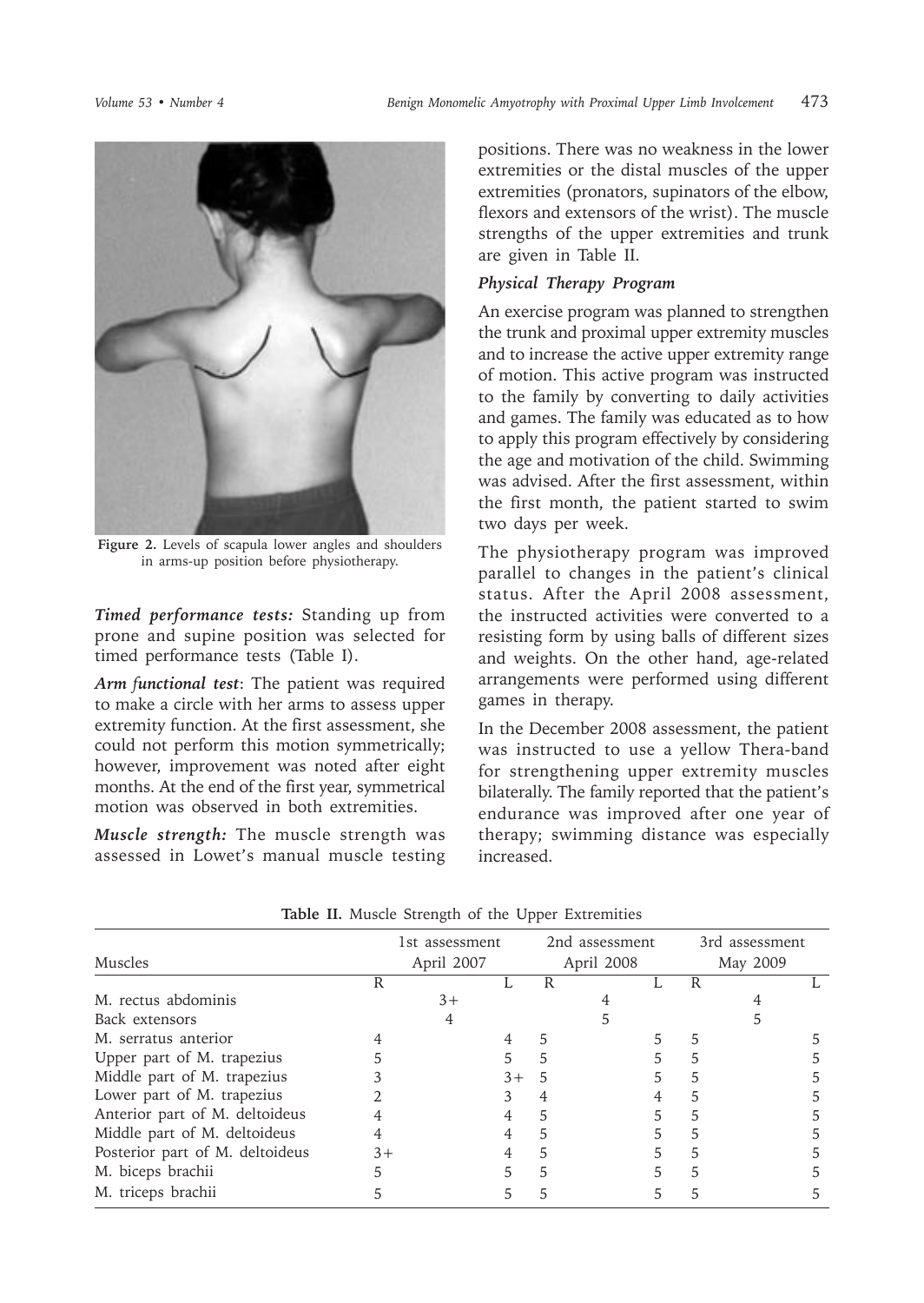

**Figure 3.** Levels of scapula lower angles and shoulders in arms-up position after 1 year of physiotherapy.

The patient's right upper extremity became as functional as the left after physiotherapy, and she participates in sportive and dancing activities at school.

#### **Discussion**

Monomelic amyotrophy (MMA) is a rare condition, which may present a diagnostic challenge, and it affects especially one limb of the upper or lower extremities. There is usually unilateral, asymmetric motor neuropathy. Patients with upper or lower limb syndromes have been reported. This is usually a sporadic condition, with familial cases with focal upper limb involvement. The initial progressive course is followed by a period of stability. Individual nerves or nerve roots may be affected, leading to multiple mononeuropathy. Differential diagnosis, especially in adulthood, includes lymphoma, granuloma (sarcoidosis), inflammatory demyelination when the nerve roots are affected, and mechanical injury, entrapment, inherited pressure palsy, inflammatory demyelination, tumor, granuloma, and ischemic injury when individual nerves are affected. In the childhood period, inflammation, wild-type poliovirus myelitis, polio-like virus myelitis, and vaccine-associated paralytic poliomyelitis have all been discussed under the etiological classification. Incidence and prevalence of the disease are not reported; it is very uncommon in European populations, and most cases described in the literature are from Japan and India1,2,5,8-13.

Diagnosis of MMA is based on: a) painless and



**Figure 4.** Levels of scapula lower angles and shoulders in arms-down position before physiotherapy.

insidious onset of focal weakness and wasting of one limb, either arm or leg, of neurogenic cause, b) a history of progression over a period of at least three years without clinical involvement of any other limb or bodily region, c) pure motor features without sensory symptoms or signs, d) no evidence of generalized neuropathy, multifocal motor neuropathy or compressive neuropathy, according to clinical criteria and nerve conduction studies, e) exclusion of causative local pathology and cord compression by magnetic resonance imaging (MRI), f) no additional neurological signs, and absence of cranial nerve or respiratory involvement, g) no potential causative disease such as trauma, cancer, radiation therapy, diabetes, vasculitis, and remote poliomyelitis, h) no family history of a neuromuscular disorder, i) no signs of corticospinal involvement at presentation, and j) normal motor and sensory nerve conduction velocity and absence of conduction block in all four limbs.

When we review the characteristics of the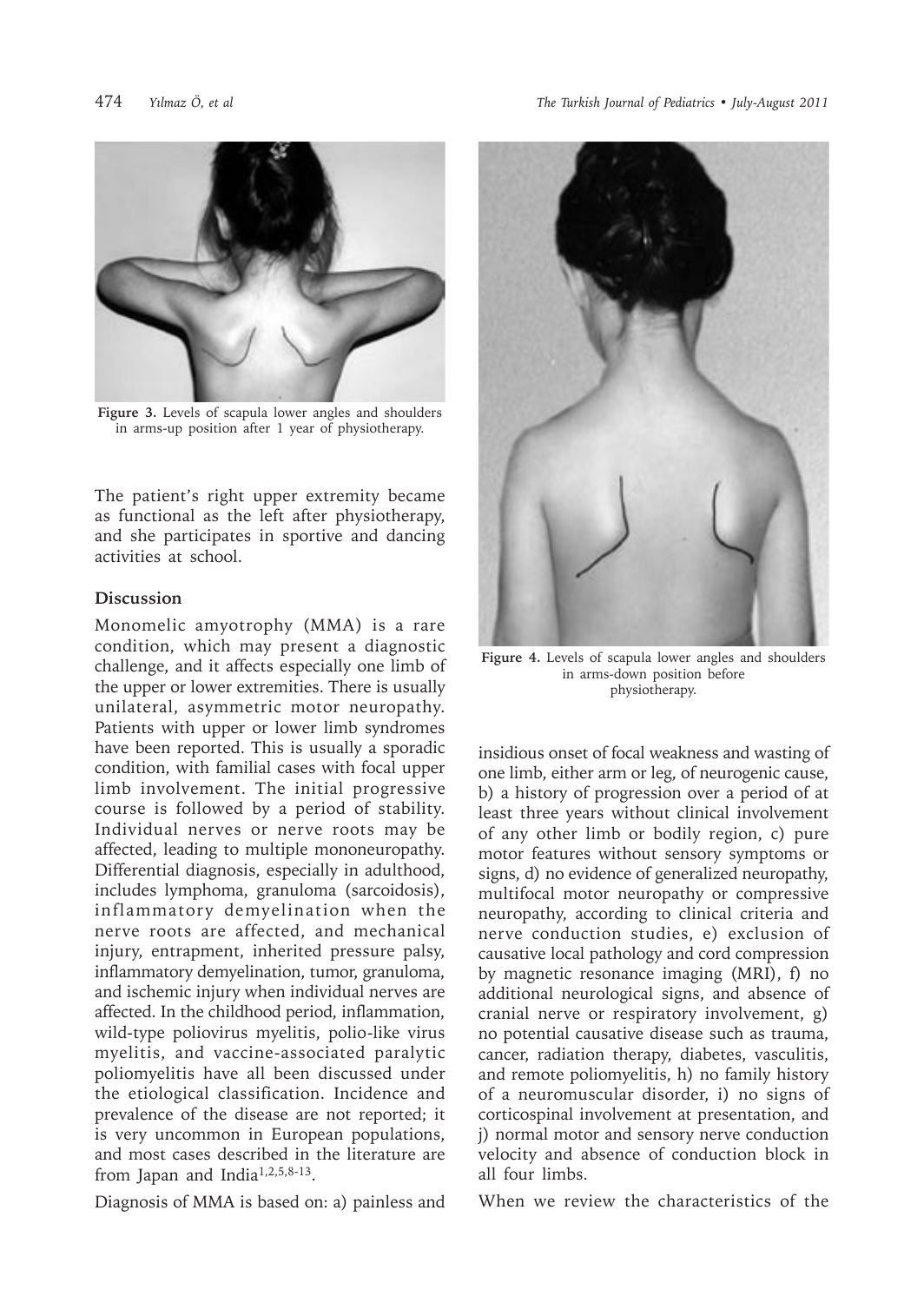

**Figure 5.** Levels of scapula lower angles and shoulders in arm-down position after 1 year of physiotherapy.

reported patients, it is also known that males are mostly affected between 26-42 or 15-25 years of age<sup>5</sup>. Freitas and Nascimento<sup>1</sup> studied 21 cases with benign MMA and found no familial cases. About 90% of the patients developed the disease symptoms between the ages of 18-22 years in their study. The youngest patient was 4 years old and the oldest was 41 years. Few cases have been described in the first decade of life and few female cases are reported. Although Freitas et  $al.1$  reported no male predominance in their series, Gourie-Devi et al.<sup>8</sup> reported 13 cases with upper limb involvement and 10 with lower limb involvement, and only 2 patients were female. Sobue et al.<sup>14</sup> reported female gender in 12 of 71 cases.

Our patient is interesting with respect to both the female gender and involvement of one upper limb at the time of presentation. Other than the affected muscles in the upper extremity, her neurological examination was normal.

Electromyography performed at referral was normal, which may be because of subclinical involvement or pitfalls in the evaluation of diagnostic electrophysiological studies in children. Subclinical motor involvement in patients can be demonstrated with central motor conduction time (CMCT), especially during voluntary contractions from affected and unaffected limbs15. Multichannel somatosensory evoked potentials may also help to demonstrate segmental cervical cord involvement<sup>16</sup>. These two advanced electrophysiological studies were not available in our patient. Because of the rather benign course and distribution of muscle groups involved, cervical MRI study was not done at the time of presentation in our patient; however, it should be included in the laboratory work-up to exclude spinal cord pathology in patients with signs of cervical cord compression.

In many of the studies, it has been reported that the involvement of the upper extremities is usually restricted to the distal parts of the extremities and that deep tendon reflexes are absent<sup>1,12,13</sup>. The proximal involvement of our patient was restricted to the shoulder girdle, and deep tendon reflexes were preserved. These variations in clinical presentations should be considered in the diagnosis of MMA.

No familial patient has been presented to date; however, our patient's father, the father's sister and the paternal grandmother had frozen shoulder in their medical history. This history of shoulder problems in the family must be considered in the development of the child and in physiotherapy follow-ups to differentiate the possible problems that may be caused by MMA and other orthopedic problems in the future.

The disease has a special prognosis and the course is slowly progressive over one or two years but then stable afterwards<sup>17</sup>. In a different long-term study conducted by Peiris et al.<sup>10</sup>, it was shown that the disease ceased within five years in 75% of patients. Our patient was followed by our unit for two years after the diagnosis. It is different from the cases declared in the literature previously in that the weakness was not progressive during the physiotherapy follow-ups. Conversely, most of the upper limb muscles strengthened, and symmetrical posture was achieved within one year of the follow-up and was maintained afterwards. This